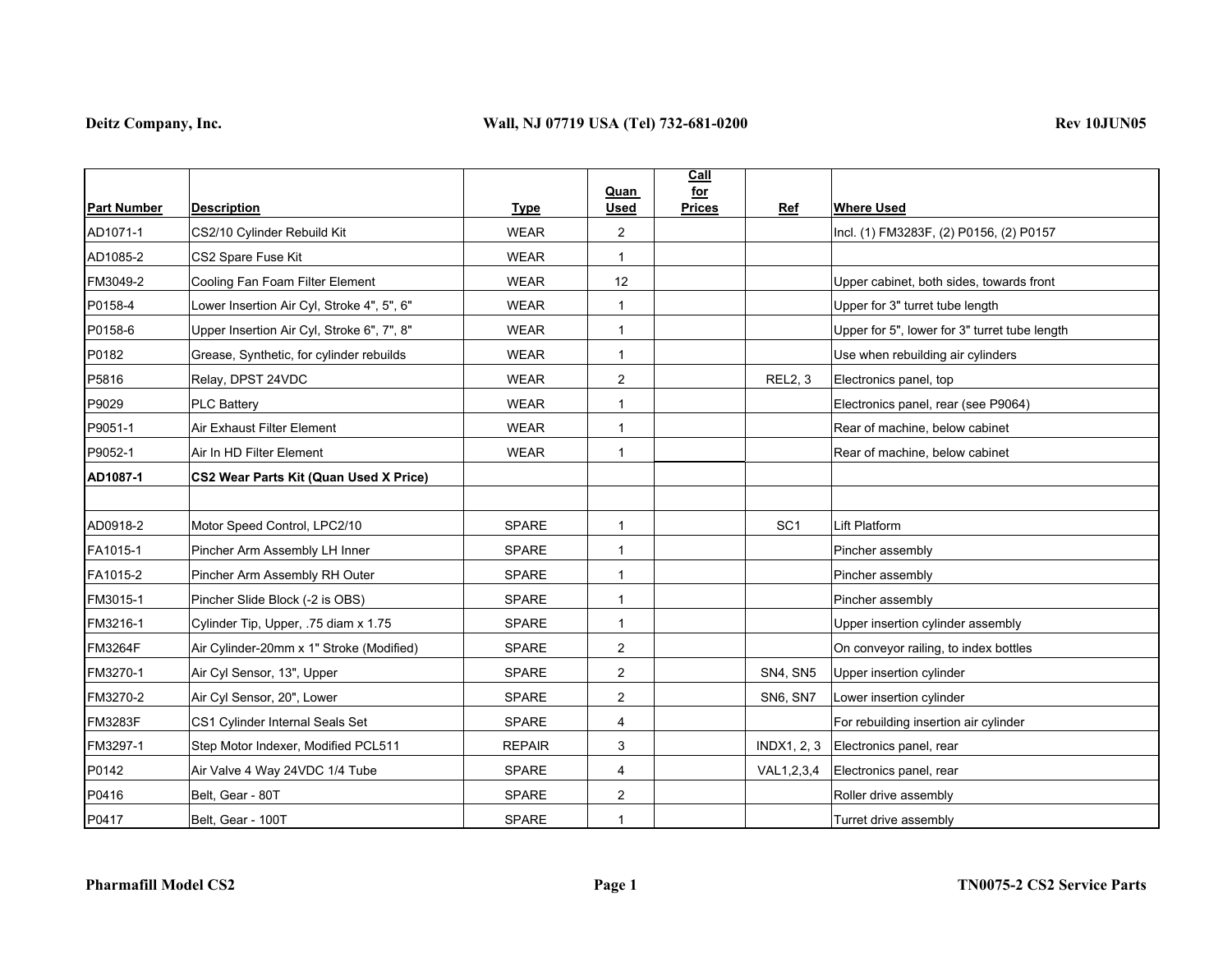|                    |                                                      |               | Quan           | Call<br>for          |                                              |
|--------------------|------------------------------------------------------|---------------|----------------|----------------------|----------------------------------------------|
| <b>Part Number</b> | <b>Description</b>                                   | <b>Type</b>   | <b>Used</b>    | <b>Prices</b><br>Ref | <b>Where Used</b>                            |
| P0418              | Belt, Gear - 150T                                    | <b>SPARE</b>  | $\mathbf{1}$   |                      | Carriage drive assembly                      |
| P1822-1            | Step Motor Driver/Translator, Small                  | <b>SPARE</b>  | 2              | <b>SMDT1, 2</b>      | Electronics panel, top                       |
| P5016              | Fib-Op Cable (use w/P5018)                           | <b>SPARE</b>  | 3              |                      | Cotton, bottle and backup sensors            |
| P5018              | Fib-Op Sensor (use w/P5016)                          | <b>SPARE</b>  | 3              | SN1,2,3              | Electronics panel, rear (see P5016)          |
| P5703              | Power Supply 24 VDC (PS2)                            | <b>SPARE</b>  | $\mathbf 1$    | PS <sub>2</sub>      | Electronics panel, top                       |
| P6981              | Sensor - Proximity PNP (use w/P6983)                 | <b>SPARE</b>  | 3              | SN8,9,11             | Turret & carriage drive assemblies           |
| P9027              | Step Motor Driver/Translator, Large                  | <b>SPARE</b>  | $\overline{2}$ | LGDT1,2              | Electronics panel, top                       |
| P9034              | PLC Operator Interface OP1510                        | <b>SPARE</b>  | $\mathbf{1}$   | <b>OPTINTF</b>       | Front control panel (must be programmed)     |
| P9035              | Power Supply 24 VDC Class 2 (PS1)                    | <b>SPARE</b>  | $\mathbf{1}$   | PS <sub>1</sub>      | Electronics panel, rear                      |
| P9036              | Relay Power-Type-25amp, 25vdc                        | SPARE         | $\mathbf{1}$   | REL <sub>1</sub>     | Electronics panel, rear                      |
| P9064              | PLC Main Controller DL-06                            | <b>SPARE</b>  | $\mathbf{1}$   | PLC1                 | Electronics panel, rear (must be programmed) |
| AD1087-2           | <b>CS2 Critical Spare Parts Kit (1 Each X Price)</b> |               |                |                      |                                              |
|                    |                                                      |               |                |                      |                                              |
| AD1054-2           | Stepper Mtr 2 Stk w/Std Conn                         | <b>REPAIR</b> | $\mathbf{1}$   | M <sub>3</sub>       | Turret drive motor                           |
| AD1054-3           | Stepper Mtr 3 Stk w/Lock Conn                        | <b>REPAIR</b> | $\overline{2}$ | M1, M2               | Roller drive assembly                        |
| AD1054-4           | Stepper Mtr 2 Stk w/Lock Conn                        | <b>REPAIR</b> | $\mathbf{1}$   | M4                   | Carriage drive motor                         |
| FM1110-2           | CS2 Cotton Stop Pivot Gear                           | <b>REPAIR</b> | -1             |                      | Cotton shelf assembly                        |
| FM2891-1           | Gearbelt Pulley Mods 16T                             | <b>REPAIR</b> | $\overline{2}$ |                      | Turret & carriage drive assemblies, motor    |
| FM2891-4           | Gearbelt Pulley 14T                                  | <b>REPAIR</b> | $\overline{2}$ |                      | Roller drive assembly, motor                 |
| FM2891-5           | Gearbelt Pulley 28T                                  | <b>REPAIR</b> | $\overline{2}$ |                      | Roller drive assembly                        |
| FM2951-1           | Clear Turret Tube, 3", 4" or 5"                      | <b>REPAIR</b> | 4              |                      | Turret tube assembly                         |
| FM2953             | Pivot Block                                          | <b>REPAIR</b> | $\overline{2}$ |                      | Roller drive assembly (req. 4 pcs P0308)     |
| FM2958-1           | CS1/CS2 Roller Gear, Steel                           | <b>REPAIR</b> | $\overline{2}$ |                      | Roller drive assembly                        |
| FM2958-2           | CS1/CS2 Roller Gear, Nylon                           | <b>REPAIR</b> | $\overline{2}$ |                      | Roller drive assembly                        |
| FM2977             | Turret Disc Hub                                      | <b>REPAIR</b> | $\overline{2}$ |                      | Turret tube assembly                         |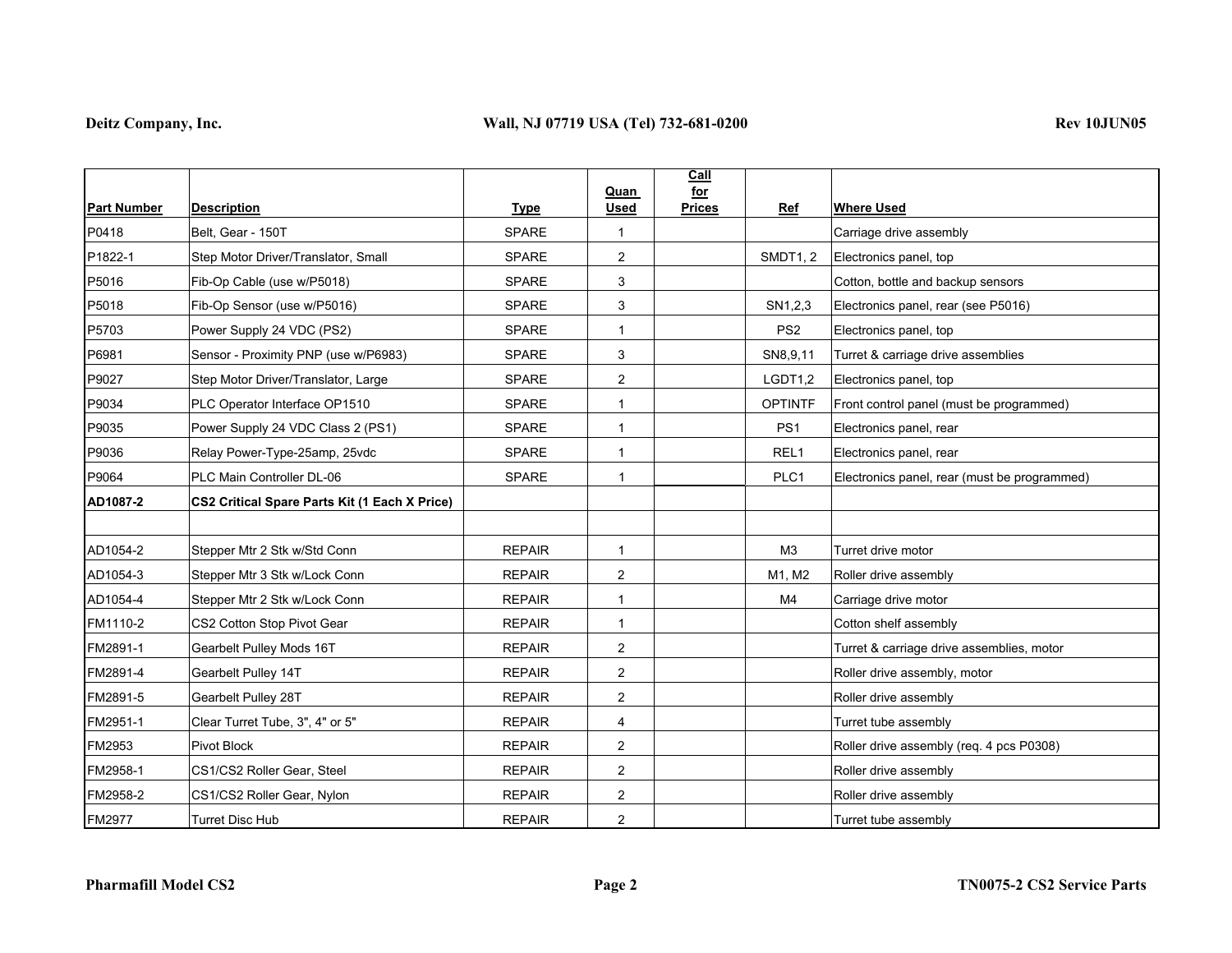|                    |                                            |               | Quan                    | Call<br>for   |      |                                                  |
|--------------------|--------------------------------------------|---------------|-------------------------|---------------|------|--------------------------------------------------|
| <b>Part Number</b> | <b>Description</b>                         | <b>Type</b>   | <b>Used</b>             | <b>Prices</b> | Ref  | <b>Where Used</b>                                |
| FM3031             | LP Bevel Gear                              | <b>REPAIR</b> | $\overline{2}$          |               |      | Lift Platform                                    |
| FM3155-1           | <b>Turret Disc Upper</b>                   | <b>REPAIR</b> | 1                       |               |      | Turret tube assembly                             |
| FM3155-2           | <b>Turret Disc Lower</b>                   | <b>REPAIR</b> | $\mathbf{1}$            |               |      | Turret tube assembly                             |
| FM3156-1           | Tube Extension, ID .75", 1.00", 1.25"      | <b>REPAIR</b> | $\mathbf 1$             |               |      | Turret tube assembly                             |
| FM3157-1           | Primary Idler/Pivot Shaft                  | <b>REPAIR</b> | $\mathbf{1}$            |               |      | Turret drive assembly                            |
| FM3157-2           | Primary Upper Roller Shaft                 | <b>REPAIR</b> | $\mathbf{1}$            |               |      | Turret drive assembly                            |
| FM3157-3           | Primary Lower Driven Shaft                 | <b>REPAIR</b> | $\mathbf{1}$            |               |      | Turret drive assembly                            |
| FM3157-4           | Secondary Upper Roller Shaft               | <b>REPAIR</b> | 1                       |               |      | Turret drive assembly                            |
| FM3157-5           | Secondary Driven Pivot Shaft               | <b>REPAIR</b> | 1                       |               |      | Turret drive assembly                            |
| FM3157-6           | Secondary Lower Roller Shaft               | <b>REPAIR</b> | $\mathbf{1}$            |               |      | Turret drive assembly                            |
| FM3157-7           | Secondary Driven Idler Shaft               | <b>REPAIR</b> | $\mathbf{1}$            |               |      | Turret drive assembly                            |
| FM3185             | Nylon Gear Rack                            | <b>REPAIR</b> | $\mathbf 1$             |               |      | Cotton shelf assembly                            |
| FM3196             | <b>Turret Shaft Bearing Retainer Block</b> | <b>REPAIR</b> | $\overline{2}$          |               |      | Turret drive assembly                            |
| FM3202-1           | Turret Shaft, for Tube Length 3", 4", 5"   | <b>REPAIR</b> | 1                       |               |      | Turret drive assembly                            |
| FM3213             | Roller Subass'y                            | <b>REPAIR</b> | 4                       |               |      | Roller drive assembly                            |
| FM3238             | CS2/CS10 Air Cyl Mtg Bar                   | <b>REPAIR</b> | $\overline{\mathbf{c}}$ |               |      | Insertion air cylinders                          |
| FM3250             | Lower Cylinder Ext Guide Bar               | <b>REPAIR</b> | $\mathbf{1}$            |               |      | Lower insertion cylinder assembly                |
| FM3251-1           | Lower Cyl Extension Rod, for 6", 7", 8"    | <b>REPAIR</b> | $\mathbf{1}$            |               |      | Lower insertion cylinder                         |
| <b>FMA2890</b>     | Gearbelt Pulley 32T                        | <b>REPAIR</b> | 2                       |               |      | Turret & carriage drive assemblies               |
| P0135              | Cooling Air Fan                            | <b>REPAIR</b> | 1                       |               | FAN1 | Upper cabinet, right side, towards front         |
| P0156              | Brass Air Fitting 10-32 To 1/4 Tube        | <b>REPAIR</b> | 8                       |               |      | Insertion, pincher & roller air cylinders, 2 per |
| P0157              | Insertion Air Cylinder Rod Wiper           | <b>REPAIR</b> | 4                       |               |      | Upper & lower insertion cyl ass'ys, 2 per        |
| P0175              | Roller Pressure Air Cyl 1/2" Stroke        | <b>REPAIR</b> | $\overline{2}$          |               |      | Roller drive assembly                            |
| P0308              | Bearing, Oilite .50x.62x.50                | <b>REPAIR</b> | 8                       |               |      | Roller drive assembly (4 per FM2953)             |
| P0320              | Bearing, Ball 1604DS 3/8 I.D.              | <b>REPAIR</b> | $\overline{2}$          |               |      | Turret drive assembly                            |